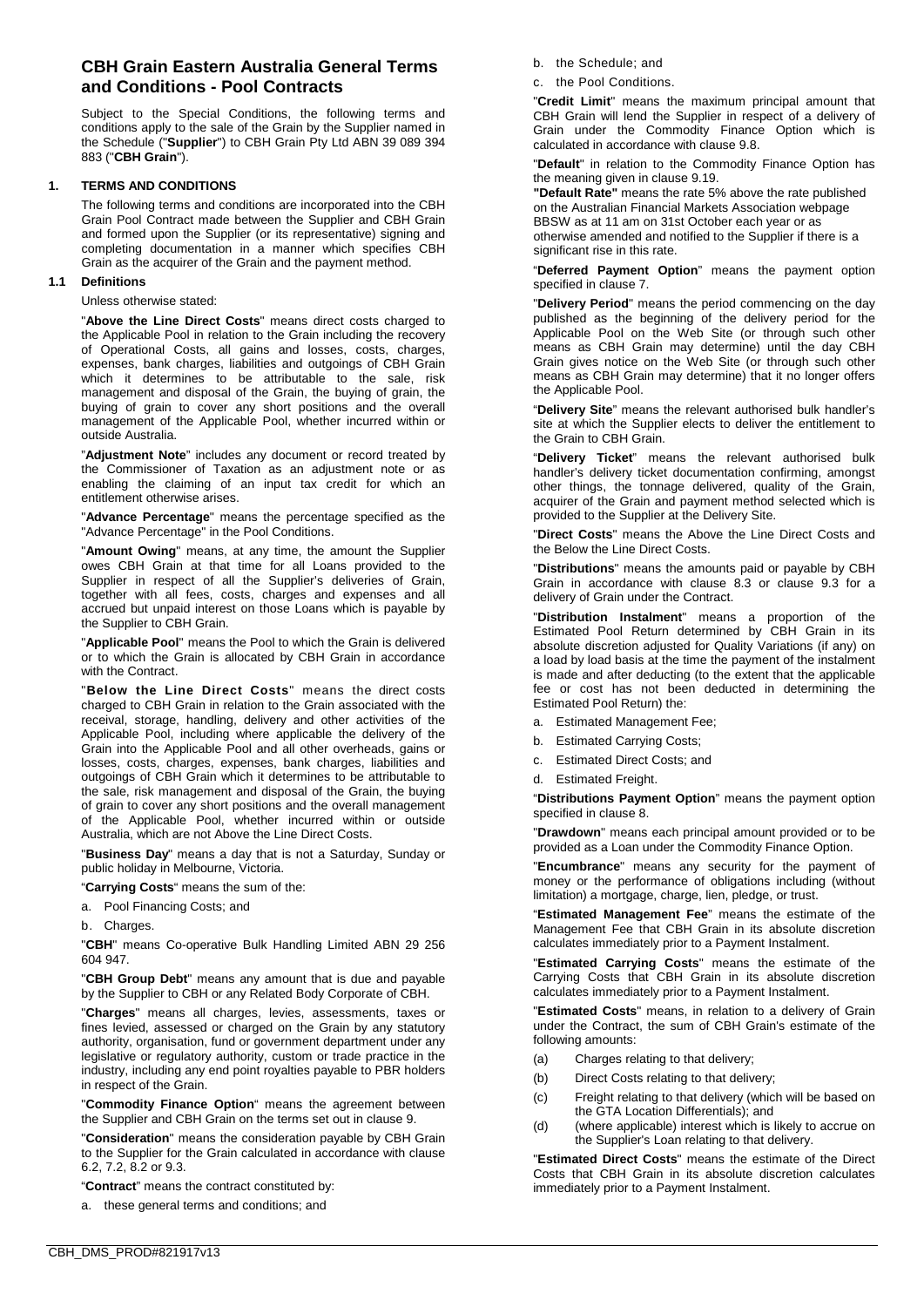"**Estimated Freight**" means the estimate of the Freight that CBH Grain in its absolute discretion calculates immediately prior to a Payment Instalment.

"**Estimated Pool Return**" means the estimate of Final Equity that CBH Grain in its absolute discretion calculates from time to time by and publishes on the Web Site.

#### "**Event of Force Majeure**":

- a. means (subject to paragraph b.) war, riot or civil commotion, act of God, fire or explosion, flood or storm, landslide, lightning or earthquake, act of governmental or municipal authority, damage to or destruction of plant or equipment, strike or other industrial disturbance or any other cause which, by the exercise of due diligence, a party is unable to prevent or overcome;
- b. does not include the loss of or failure to produce Grain due to production risks (for example due to weather, frost, hail, flood, fire, drought, disease or pests).

"**Final Equity**" means the amount per tonne on a track basis at the Port which is published by CBH Grain on the Website following Pool Finalisation as the return for the Applicable Pool.

"**Flexi Loan Option**" means the option to flexibly drawdown up to the Credit Limit if the Customer selects this as part of the Commodity Finance Option.

"**Freight**" means the cost for transporting the Grain from the Delivery Site to which the Supplier delivers it to the destination nominated by CBH Grain from time to time as being the destination to which the Grain from that Delivery Site is to be delivered.

"**Genetically Modified Organism**" has the meaning given to that term in the *Gene Technology Act 2000* (Cth).

"**Grain**" means the grain described on the Delivery Ticket.

"**Grower**" means a person who, in the reasonable opinion of CBH Grain, produces grain grown on a property owned or leased by that person and who:

- a. has a National Grower Registry (NGR) number; and
- b. is not acting in a capacity as a trader or acquirer of grain that was not produced by that person.

"**GST**" means goods and services tax or similar value added tax levied or imposed in Australia pursuant to the GST law or otherwise on a supply.

"**GST law**" means *A New Tax System (Goods and Services Tax) Act 1999* (Cth).

"**GTA**" means Grain Trade Australia.

"**GTA Location Differentials**" means the differential rate published by GTA as applicable at the time of delivery that theoretically compensates for the difference in value of the Grain between the Delivery Site and the Natural Terminal Port in the Nominated Port Zone.

"**Harvest Loan Option**" means the option to automatically drawdown the full amount of the Credit Limit in respect of deliveries of Grain under the Commodity Finance Option.

"**Harvest Payment Option**" means the payment option specified in claus[e 6.](#page-3-3)

"**Harvest Percentage**" means the percentage specified as the "Harvest Percentage" in the Pool Conditions.

"**Indirect or Consequential Loss**" means indirect, consequential or remote loss or any loss in the nature of loss of production, loss of profit, loss of opportunity, loss of markets or access to markets, loss of use of money, goods or other property, or loss of goodwill or business reputation.

"**Insolvent**" means bankrupt, unable to pay debts as and when they fall due, in receivership, in liquidation, under any form of administration, wound up or subject to any arrangement, assignment or composition with creditors.

"**Irrevocable Notice**" means a notice to CBH Grain from the Supplier's financial institution that directs CBH Grain to pay one or more Payment Instalments directly to a particular financial institution instead of the Supplier.

"**item**" means an item in the Schedule or corresponding to the Schedule in any verbal offer by the Supplier.

"**Loan**" means the loan provided to the Supplier by CBH Grain in respect of a delivery of Grain under the Commodity Finance Option.

"**Management Fee**" has the meaning given in the Pool **Conditions** 

"**Natural Terminal Port**" means the Natural Terminal Port specified by GTA as applicable to a particular Delivery Site.

"**Nominated Estimated Pool Return**" means the nominated estimated pool return for a particular Pool as shown on the Web Site.

"**Nominated Port Zone**" means the Port Zone specified by GTA as applicable to a particular Delivery Site.

"**Operational Costs**" means the amount charged by CBH Grain to recover the actual overhead costs incurred in operating its Pools.

"**Payment Instalment**" means each of the payment instalments referred to in clauses [6.3a,](#page-3-4) [6.3b,](#page-3-5) [7.3a,](#page-3-6) [8.3a,](#page-4-6) [8.3b,](#page-4-7) [8.3c](#page-4-8) and [8.3d.](#page-4-9)

"**Payment Option**" means either the Harvest Payment Option, Deferred Payment Option, Distributions Option or Commodity Finance Option.

"**PBR**" means PBR in a plant variety as those terms are defined in section 3 of the *Plant Breeder's Rights Act 1994* (Cth).

"**Pool**" means a grouping of grain treated by CBH Grain as a pool for the purposes of buying grain, grouped according to time of delivery, location, quality, grade or variety of grain or such other matters as determined by CBH Grain, including any Pool established in accordance with claus[e 3.1.](#page-2-0)

"**Pool Conditions**" means the standard terms and conditions for the Applicable Pool which are current at the date of formation of the Contract, as published on the Web Site.

"**Pool Finalisation**" means when CBH Grain has sold all Grain delivered to the Applicable Pool and received all funds from those sales.

"**Pool Financing Costs**" means the costs charged by CBH Grain for providing the payment options specified in clause[s 6](#page-3-3) and [7.](#page-3-2) Such costs are determined by CBH Grain in its absolute discretion.

"**Quality Variations**" means the price variations applicable to the Grain by way of premiums or discounts to the Consideration as determined by CBH Grain which are due to moisture, protein, screening and other quality variations from the various Receival Standards published from time to time by CBH Grain.

"**Rate**" means the interest rate specified from time to time by CBH Grain (in its discretion) on its Web Site as applicable to a Loan.

"**Receival Standards**" means the standards set for the Grain by the relevant authorised bulk handler from time to time.

"**Recipient Created Tax Invoice**" includes any document or record treated by the Commissioner of Taxation as a recipient created tax invoice or as a document entitling a recipient to an input tax credit.

"**Related Bodies Corporate**" has the meaning given to that term in section 50 of the *Corporations Act 2001* (Cth).

"**Repayment Notice**" means a notice in the form prescribed from time to time by CBH Grain of an early repayment under the Commodity Finance Option.

"**Schedule**" has the meaning given in the Pool Conditions.

"**Season**" means the grain harvesting and delivery season to which a particular delivery or deliveries relate, generally commencing in August of one year and ending in March of the following year.

"**Special Conditions**" means the special conditions (if any) specified in the Schedule.

"**Special Pool**" means the Pool so described in clause [3.1.](#page-2-0)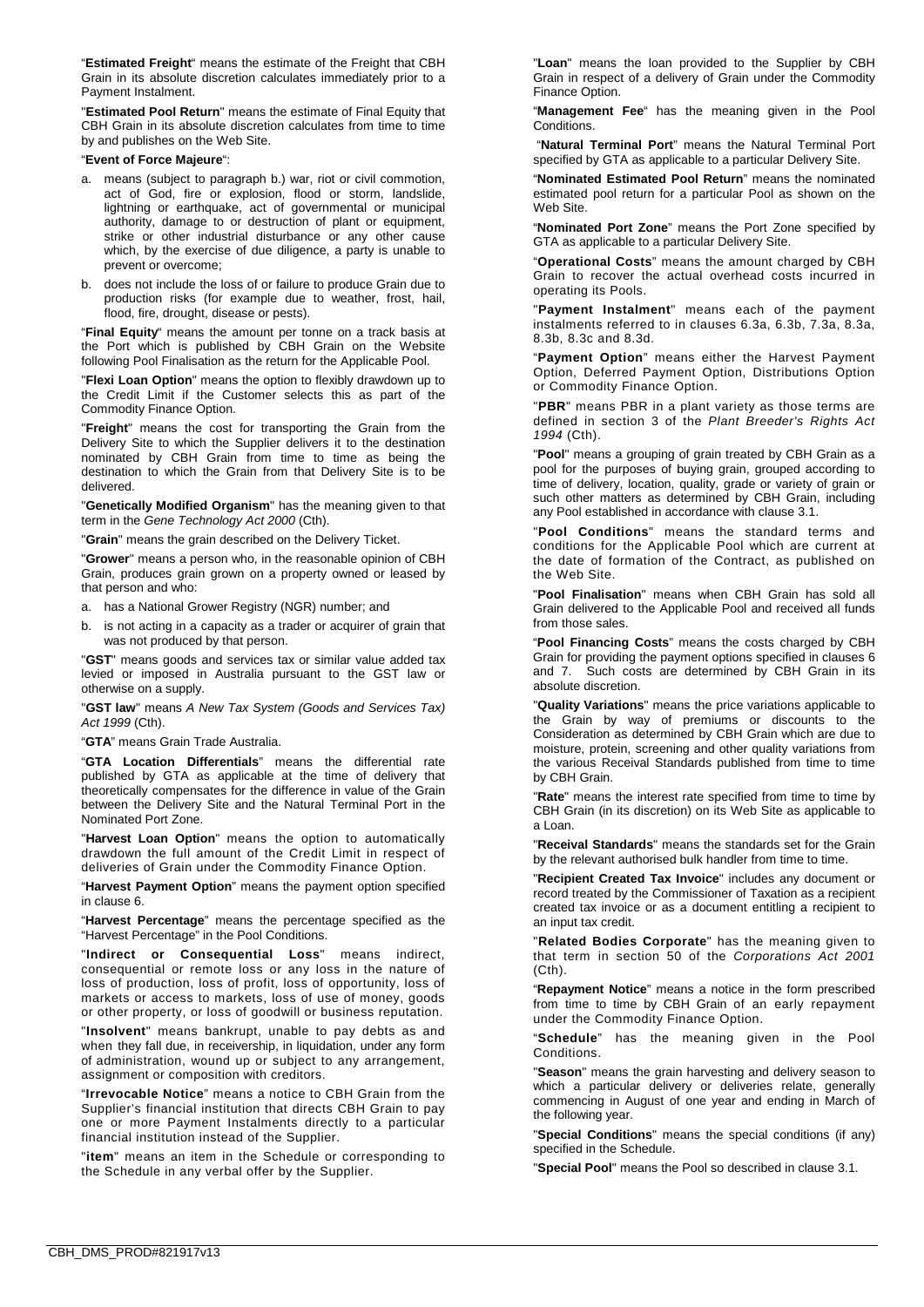"**Special Pool Contract**" means the contract between a Supplier who delivers grain to the Special Pool and CBH Grain which contains Special Conditions.

"**Stock Transfer System**" means either the telephone or online stock transfer system used by the relevant authorised bulk handler.

"**Supplier**" means the party specified on the Delivery Ticket or via the Stock Transfer System (as the case requires) as the supplier of the Grain.

"**Tax Invoice**" includes any document or record treated by the Commissioner of Taxation as a tax invoice or as enabling the claiming of an input tax credit for which an entitlement otherwise arises;

"**Tonnage**" means the Tonnes that have been contracted between CBH Grain and the Seller as specified on the Delivery Ticket or through the Stock Transfer System.

"**Tonne**" means tonne (or metric ton) of Grain.

"**Total Credit Limit**" has the meaning given in clause [9.7.](#page-4-10)

"**Underwriting Election Form**" means the form so entitled which is prescribed by CBH Grain and most recently completed and returned by the Supplier to CBH Grain by which the Supplier elects to take out underwriting in relation to either the Harvest Payment Option or the Commodity Finance Option.

"**Underwriting Fee**" means the amount per tonne in Australian Dollars set for underwriting by the Applicable Pool in relation to deliveries within the same Season and published on the Web **Site** 

"**Web Site**" means the web site [www.cbh.com.au.](http://www.cbh.com.au/) 

### **1.2 Interpretation**

In these general terms and conditions unless the contrary intention appears:

- a. a reference to a person includes a reference to a body corporate;
- b. a reference to a paragraph or clause is a reference to a paragraph or clause in these general terms and conditions;
- c. a reference to these general terms or conditions or any other instrument includes any variation or replacement of them;
- d. a reference to a statute, ordinance, code or other law includes regulations and other instruments under it and consolidations, amendments, re-enactments or replacements of any of them;
- e. if a word or phrase is given a defined meaning, any part of speech or other grammatical form of that word or phrase has a corresponding meaning;
- f. "includes" in any form is not a word of limitation; and
- g. the singular includes the plural and vice versa.

### **1.3 Inconsistency**

In the event of any inconsistency between the provisions of the documents which constitute the Contract, the following documents will prevail in the following order:

- a. the Schedule;
- b. the Pool Conditions; then
- c. these general terms and conditions.

### **2. SALE AND PURCHASE OF GRAIN**

The Supplier sells the Grain to CBH Grain and CBH Grain purchases the Grain free of all Encumbrances for the Consideration on the terms and conditions of the Contract.

### **3. POOLS FOR MARKETING GRAIN**

### <span id="page-2-0"></span>**3.1 Pools**

CBH Grain may establish pools for marketing of Grain including the following pools:

#### **Special Pools:**

barley, lupins, canola, wheat and oats delivered under a Special Pool Contract - opening and closing for deliveries on the dates specified on the Web Site or through such other means as CBH Grain may determine (subject to clause [3.4\)](#page-2-1).

### **Harvest Pools:**

barley, lupins, canola, wheat and oats opening and closing for deliveries on the dates specified on the Web Site or through such other means as CBH Grain may determine (subject to clauses [3.3b](#page-2-2) and [3.4\)](#page-2-1).

### **Post-harvest Pools:**

barley, lupins, canola, wheat and oats opening and closing for deliveries on the dates specified on the Web Site or through such other means as CBH Grain may determine (subject to clause [3.4\)](#page-2-1).

#### **3.2 Acknowledgements by Supplier**

The Supplier acknowledges that:

- a. CBH Grain will conduct the Pools through the sale of grain within the Pools (including the Grain) to other CBH Grain Pools or third parties in its own name at a price or prices and on other terms and conditions determined by CBH Grain at its sole discretion; and
- b. for the purposes of determining the Consideration payable to the Supplier, all proceeds from the sale of grain from the relevant Pool will be averaged on a per tonne basis and the Supplier will be entitled to receive that average per tonne price after deduction of the Pool costs and other charges and adjustment for Quality Variations in accordance with the Contract.
- c. CBH Grain may engage third parties to provide risk management advice, including developing foreign exchange and commodity price risk strategies.

### **3.3 Deliveries into Pools**

- a. Suppliers who are Growers may deliver grain into Harvest Pools, Post-harvest Pools, or (if the Supplier has entered into a Special Pool Contract) Special Pools. CBH Grain may in its absolute discretion decline to accept deliveries by a Supplier who is not a Grower.
- <span id="page-2-2"></span>b. Grain may be delivered to Harvest Pools between 1 February and the following 31 May only by arrangement made with CBH Grain before the 31 January during the Season. Suppliers wanting to make these arrangements must send a request to CBH Grain by post, fax or e-mail specifying the classification and quantity of Grain to be Nominated and the approximate nomination date. CBH Grain may (but is not obliged to) accept the request. Arrangements will be valid only if acceptance is confirmed by post, fax or e-mail by the 31 January during the Season. All Nominations must conform to the specifications in the request or the Grain will not be accepted for the Harvest Pools.

### <span id="page-2-1"></span>**3.4 Delivery Periods**

- a. CBH Grain will specify the Delivery Period for each Pool and may change any Delivery Period in its discretion.
- CBH Grain may close a Pool to further receivals at any time.

### **3.5 Payment Methods**

CBH Grain will, in its discretion, determine the appropriate Payment Option based on the information provided by the Supplier on the Delivery Ticket or through the Stock Transfer System.

# **4. DELIVERY**

# **4.1 Delivery**

- a. Delivery is deemed to occur at the time recorded by the relevant authorised bulk handler that title to each load of Grain is transferred from the Supplier to CBH Grain.
- b. Prior to taking delivery of the Grain, and whenever the Supplier delivers the Grain, CBH Grain's authorised bulk handler may examine the Grain to determine if it satisfies the Receival Standards. The Supplier must do all things necessary to facilitate CBH's examination of the Grain.
- c. Deliveries which:
	- (1) are outside the Delivery Period;
	- (2) do not comply with the Grain description;
	- (3) do not comply with the Receival Standards;
	- (4) are not within the relevant Nominated Port Zone (if applicable); or
	- (5) do not quote the correct Contract Number (if applicable) or Supplier Number,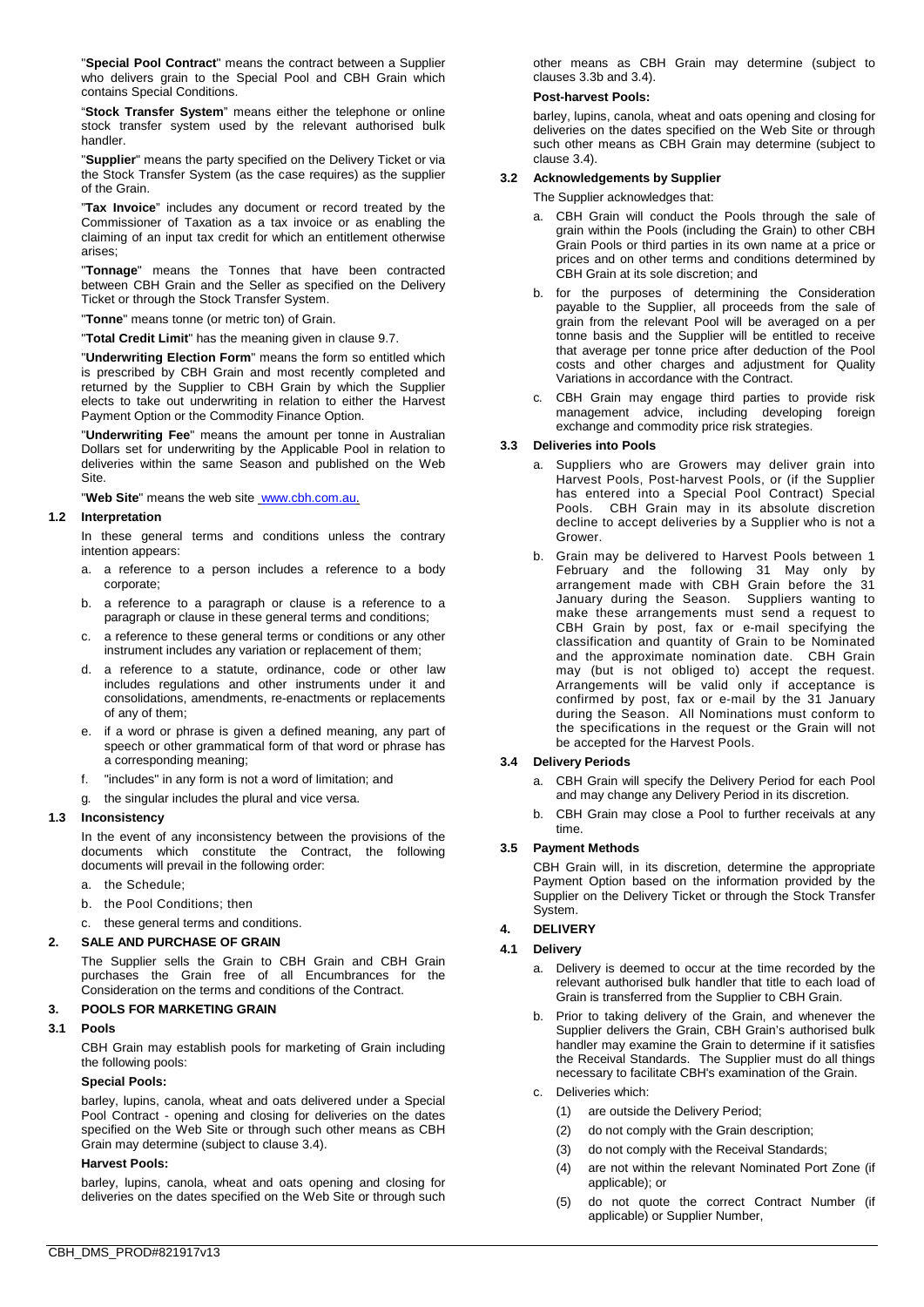are deemed not to be delivered for the purposes of the Contract and no Contract shall arise between the Supplier and CBH Grain in relation to that grain.

d. The weighbridge weights, and the unconditional certification of compliance with the Receival Standards by the relevant authorised bulk handler, are final and binding.

# **4.2 Receival Capacity**

Except where CBH Grain specifies a Delivery Site, if the Delivery Site chosen by the Supplier is unable to receive the Grain, the Supplier must deliver the Grain to another Delivery Site as agreed between the Parties.

# **4.3 Costs of Delivery**

The Supplier must pay all the costs incurred in delivering the Grain to the relevant Delivery Site.

### **5. RISK AND TITLE**

- a. The Supplier bears all risk until the Grain is delivered in accordance with the terms of the Contract.
- b. Title and ownership of the Grain passes to CBH Grain immediately upon delivery in accordance with the terms of the Contract.

# <span id="page-3-3"></span>**6. PAYMENT – HARVEST PAYMENT OPTION**

# **6.1 Application of this clause**

This clause [6](#page-3-3) will only apply if the "Harvest Payment" payment option is nominated on the Delivery Ticket or through the Stock Transfer System.

### <span id="page-3-0"></span>**6.2 Consideration**

In consideration for the sale of the Grain, CBH Grain shall pay to the Supplier the Final Equity per Tonne adjusted for Quality Variations (if any) on a load by load basis and after deducting (to the extent that the applicable fee or cost has not been deducted in determining the Final Equity):

- a. the Management Fee;
- b. Carrying Costs;
- c. any applicable Underwriting Fee (if underwriting is specified to be available in the Pool Conditions and underwriting is taken);
- d. Direct Costs; and

# e. Freight.

# <span id="page-3-4"></span>**6.3 Instalments**

CBH Grain shall pay the Consideration in the following manner:

- a. within 15 Business Days of the week of delivery of the Grain by the Supplier to CBH Grain, a first instalment equal to at least the Advance Percentage of the Nominated Estimated Pool Return per Tonne adjusted for at least the Advance Percentage of the Quality Variations (if applicable) on a load by load basis at the time of payment and after deducting (to the extent that the applicable fee or cost has not been deducted in determining the Estimated Pool Return):
	- (1) Estimated Management Fee;
	- (2) any applicable Underwriting Fee (if underwriting is specified to be available in the Pool Conditions and underwriting is taken);
	- (3) the Estimated Carrying Costs;
	- (4) the Estimated Direct Costs; and
	- (5) the Estimated Freight.
- <span id="page-3-5"></span>b. after the 1 July following the delivery of the Grain, a second instalment being an amount equal to at least 75% of the Estimated Pool Return per Tonne, adjusted for at least 75% of the Quality Variations (if applicable) on a load by load basis at the time of payment and after deducting (to the extent that the applicable fee or cost has not been deducted in determining the Estimated Pool Return) the:
	- (1) the Estimated Management Fee;
	- (2) any applicable Underwriting Fee (if underwriting is specified to be available in the Pool Conditions and underwriting is taken);
	- (3) the Estimated Carrying Costs;
	- (4) the Estimated Direct Costs;
	- (5) the Estimated Freight; and
	- (6) the payment made under clause [6.3a.](#page-3-4)
- c. within 15 Business Days of the Pool Finalisation, a third instalment being an amount equal to 100% of the Final Equity per Tonne adjusted for all Quality Variations (if applicable) on a load by load basis and after deducting (to the extent that the applicable fee or cost has not been deducted in determining the Estimated Pool Return):
	- (1) the Management Fee;
	- (2) any applicable Underwriting Fee (if underwriting is specified to be available in the Pool Conditions and underwriting is taken);
	- (3) the Carrying Costs;
	- (4) the Direct Costs;
	- (5) the Freight; and
	- (6) the payments made under clauses [6.3a](#page-3-4) and [6.3b.](#page-3-5)

# **6.4 Underwriting of first instalment**

- a. CBH Grain in its discretion may offer underwriting to the Supplier for the first instalment payable by CBH Grain under claus[e 6.3a.](#page-3-4)
- b. If underwriting is to be offered, CBH Grain will notify the Supplier by posting the relevant information on the Web Site.
- <span id="page-3-7"></span>c. If the Supplier wishes to obtain underwriting, it must do so by completing and signing the Underwriting Election Form and returning it to CBH Grain by the due date specified on that form. Upon completing, signing and returning the Underwriting Election Form, the Supplier will be bound by the terms and conditions of the underwriting as set out on the form.

# <span id="page-3-8"></span>**6.5 Excess payments**

The Supplier acknowledges that if the aggregate of the payment made under clauses [6.3a](#page-3-4) and [6.3b](#page-3-5) exceeds the Consideration due to the Supplier then:

- if underwriting applies to the Contract pursuant to clause [6.4c,](#page-3-7) the amount of the excess, to the limit of the amount set out on the Underwriting Election Form;
- b. if underwriting does not apply to the Contract pursuant to clause [6.4c,](#page-3-7) the amount of the excess,

constitutes a debt due by the Supplier to CBH Grain ("**Debt**") and shall be dealt with in accordance with claus[e 11.](#page-5-1)

# <span id="page-3-2"></span>**7. PAYMENT - DEFERRED PAYMENT OPTION**

## **7.1 Application of this clause**

This clause [7](#page-3-2) only applies if the "Deferred" payment option is nominated on the Delivery Ticket or through the Stock Transfer System.

### <span id="page-3-1"></span>**7.2 Consideration**

In consideration for the sale of the Grain CBH Grain shall pay to the Supplier the Final Equity per Tonne adjusted for Quality Variations (if applicable) on a load by load basis and after deducting (to the extent that the applicable fee or cost has not been deducted in determining the Final Equity) the:

- a. Management Fee;
- b. Carrying Costs;
- c. Direct Costs; and
- d. Freight.

# **7.3 Instalments**

CBH Grain shall pay the Consideration in the following manner:

- <span id="page-3-6"></span>after the 1 July following the delivery of the Grain, a first instalment being an amount equal to at least 75% (as determined by CBH Grain in its discretion) of the Estimated Pool Return per Tonne adjusted for at least 75% of the Quality Variations (if applicable) on a load by load basis at the time of payment and after deducting (to the extent that the applicable fee or cost has not been deducted in determining the Estimated Pool Return) the:
	- (1) Estimated Management Fee;
	- (2) Estimated Carrying Costs;
	- (3) Estimated Direct Costs; and
	- (4) Estimated Freight;: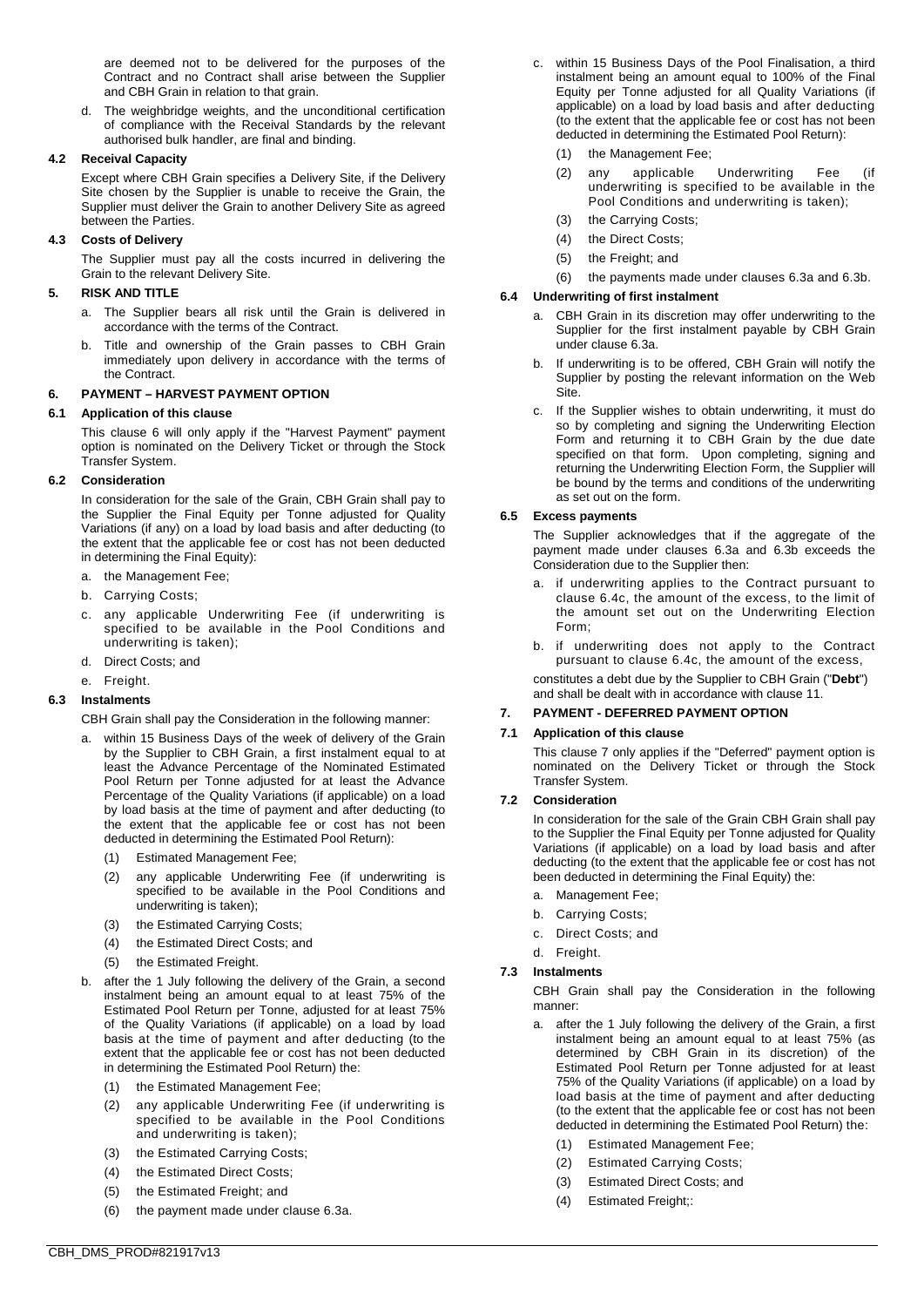- b. within 15 Business Days of the Pool Finalisation, a second instalment being an amount equal to 100% of the Final Equity per Tonne, adjusted for Quality Variations on a load by load basis and after deducting (to the extent that the applicable fee or cost has not been deducted in determining the Estimated Pool Return) the:
	- (1) Management Fee;
	- (2) Carrying Costs;
	- (3) Direct Costs;
	- (4) Freight; and
	- (5) payment made under clause [7.3a.](#page-3-6)

# <span id="page-4-18"></span>**7.4 Excess payment**

The Supplier acknowledges that if the payment made under clause [7.3a](#page-3-6) is greater than the Consideration due to the Supplier then the amount of the excess constitutes a debt due by the Supplier to CBH Grain ("**Debt**") and shall be dealt with in accordance with clause [11.](#page-5-1)

# <span id="page-4-5"></span>**8. PAYMENT - DISTRIBUTIONS PAYMENT OPTION**

### **8.1 Application of this clause**

This clause [8](#page-4-5) only applies if the "Distributions Payment" payment option or the "Commodity Finance Option" option is nominated on the Delivery Ticket or through the Stock Transfer System (as the case requires).

### <span id="page-4-1"></span>**8.2 Consideration**

In consideration for the sale of the Grain CBH Grain shall pay to the Supplier the Final Equity per Tonne adjusted for Quality Variations on a load by load basis and after deducting (to the extent that the applicable fee or cost has not been deducted in determining the Final Equity) the:

- a. Management Fee;
- b. Carrying Costs;
- c. Direct Costs; and
- d. Freight.

# <span id="page-4-4"></span>**8.3 Instalments**

CBH Grain shall pay the Consideration in the following manner:

- <span id="page-4-6"></span>a. after 1 April immediately following the delivery of Grain (or earlier at CBH Grain's absolute discretion), a first Distribution Instalment ("**April Payment**");
- <span id="page-4-7"></span>b. after 1 July immediately following the April Payment (or earlier at CBH Grain's absolute discretion), a second Distribution Instalment ("**July Payment**");
- <span id="page-4-8"></span>c. after 1 October immediately following the July Payment (or earlier at CBH Grain's absolute discretion), a third Distribution Instalment ("**October Payment**");
- <span id="page-4-9"></span>d. after 1 January immediately following the October Payment (or earlier at CBH Grain's absolute discretion), a fourth Distribution Instalment;
- by no later than 15 Business Days after the Pool Finalisation, a final instalment being an amount equal to the Consideration less the total amount of the Distribution Instalments paid under clause[s 8.3a,](#page-4-6) [8.3b,](#page-4-7) [8.3c](#page-4-8) and [8.3d.](#page-4-9)

### <span id="page-4-0"></span>**9. PAYMENT – COMMODITY FINANCE OPTION**

### **9.1 Application of this clause**

This clause [9](#page-4-0) only applies if the Supplier has selected the Commodity Finance Option. If the Supplier selects the If the Supplier selects the Commodity Finance Option, the Supplier must also select either the Harvest Loan Option or the Flexi Loan Option.

### <span id="page-4-14"></span>**9.2 Commodity Finance Option**

- a. By selecting either the Harvest Loan Option or the Flexi Loan Option, the Supplier applies to CBH Grain for a loan facility of up to the Credit Limit for each Nomination of Grain under the Contract and CBH Grain agrees to make available to the Supplier that credit facility on the terms of this clause [9.](#page-4-0)
- b. The Commodity Finance Option is a single credit contract in respect of the Total Credit Limit and covering all Drawdowns.

### <span id="page-4-2"></span>**9.3 Payment for Grain**

In consideration for the sale of Grain delivered under the Commodity Finance Option CBH Grain shall make the Distributions in the manner set out in clause [8.3](#page-4-4) except that:

- a. no Pool Financing Costs are payable by the Supplier; and
- b. the Distributions shall be paid by CBH Grain in accordance with claus[e 9.4.](#page-4-11)

# <span id="page-4-11"></span>**9.4 Payment of Distributions**

- <span id="page-4-16"></span><span id="page-4-12"></span>a. The Supplier unconditionally and irrevocably directs CBH Grain to pay Distributions (plus relevant GST) in respect of all Grain delivered by the Supplier in a Season under the Commodity Finance Option as follows:
	- (1) firstly, to satisfy any Encumbrance over that Grain which has priority at law;
	- (2) secondly, to pay or repay on the Supplier's behalf any amount by which the Amount Owing exceeds the Total Credit Limit at each date on which the Distributions are paid by CBH Grain;
	- (3) thirdly, to pay any other CBH Group Debt (including, for the avoidance of doubt, any applicable Underwriting Fee);
	- (4) fourthly, to satisfy any other Encumbrance over that Grain; and
	- (5) when the amounts in clauses [9.4a\(1\)](#page-4-12) to [9.4a\(4\)](#page-4-13) (inclusive) have been satisfied in full, to pay to the Supplier the amount remaining (plus relevant GST (if any).
- <span id="page-4-13"></span>b. CBH Grain is not responsible to the Supplier for any loss suffered because of delay in payment of a Distribution or any relevant GST.

# **9.5 Encumbrances**

CBH Grain is not required to but may (in its absolute discretion) make available the credit facility described in clause [9.2](#page-4-14) if an Encumbrance exists in respect of the Grain delivered by the Supplier.

# **9.6 Loan facility**

The Supplier may ask CBH Grain to provide it with Drawdowns up to a total amount equal to the Supplier's Total Credit Limit in accordance with this clause [9.](#page-4-0)

# <span id="page-4-10"></span>**9.7 Total Credit Limit**

The Supplier's Total Credit Limit at any time under the Commodity Finance Option is the total of all of the Supplier's Credit Limits for deliveries of Grain under the Commodity Finance Option MINUS the total of all Distributions up until that time.

### <span id="page-4-3"></span>**9.8 Credit Limit and Drawdown**

a. In respect of each delivery of Grain by the Supplier, CBH Grain shall provide the Supplier with a credit facility of up to the Credit Limit which shall be calculated as follows:

| Credit Limit $=$ | (Tonnage of that delivery x Harvest<br>Percentage x Nominated Estimated Pool |
|------------------|------------------------------------------------------------------------------|
|                  | Return per Tonne)                                                            |
| <b>PLUS</b>      | (Harvest Percentage x Quality Variations)                                    |
|                  | $-$ if applicable - for that delivery)                                       |
| <b>MINUS</b>     | Estimated Costs for that delivery;                                           |
| <b>MINUS</b>     | the Underwriting Fee for that delivery;                                      |
|                  | and                                                                          |
| <b>MINUS</b>     | the amount required to discharge any<br>Encumbrance over the Grain.          |
|                  |                                                                              |

- b. Subject to clause [9.9](#page-4-15) the Credit Limit shall be made available to the Supplier within 15 Business Days from the end of the week of the date when the Supplier delivered the relevant load of Grain.
- c. For the avoidance of doubt, the Supplier's Credit Limit will be calculated on a GST exclusive basis.

## <span id="page-4-15"></span>**9.9 Increase to Credit Limit**

- a. CBH Grain may increase the Supplier's Credit Limit in respect of a delivery of Grain.
- b. The timing and amount of any increase to the Supplier's Credit Limit is at CBH Grain's absolute discretion.
- c. If the Supplier's Credit Limit is increased, CBH Grain will notify the Supplier of any resulting increase to the Supplier's Total Credit Limit.

### <span id="page-4-17"></span>**9.10 Preconditions to Drawdowns**

CBH Grain is only required to provide a Drawdown in respect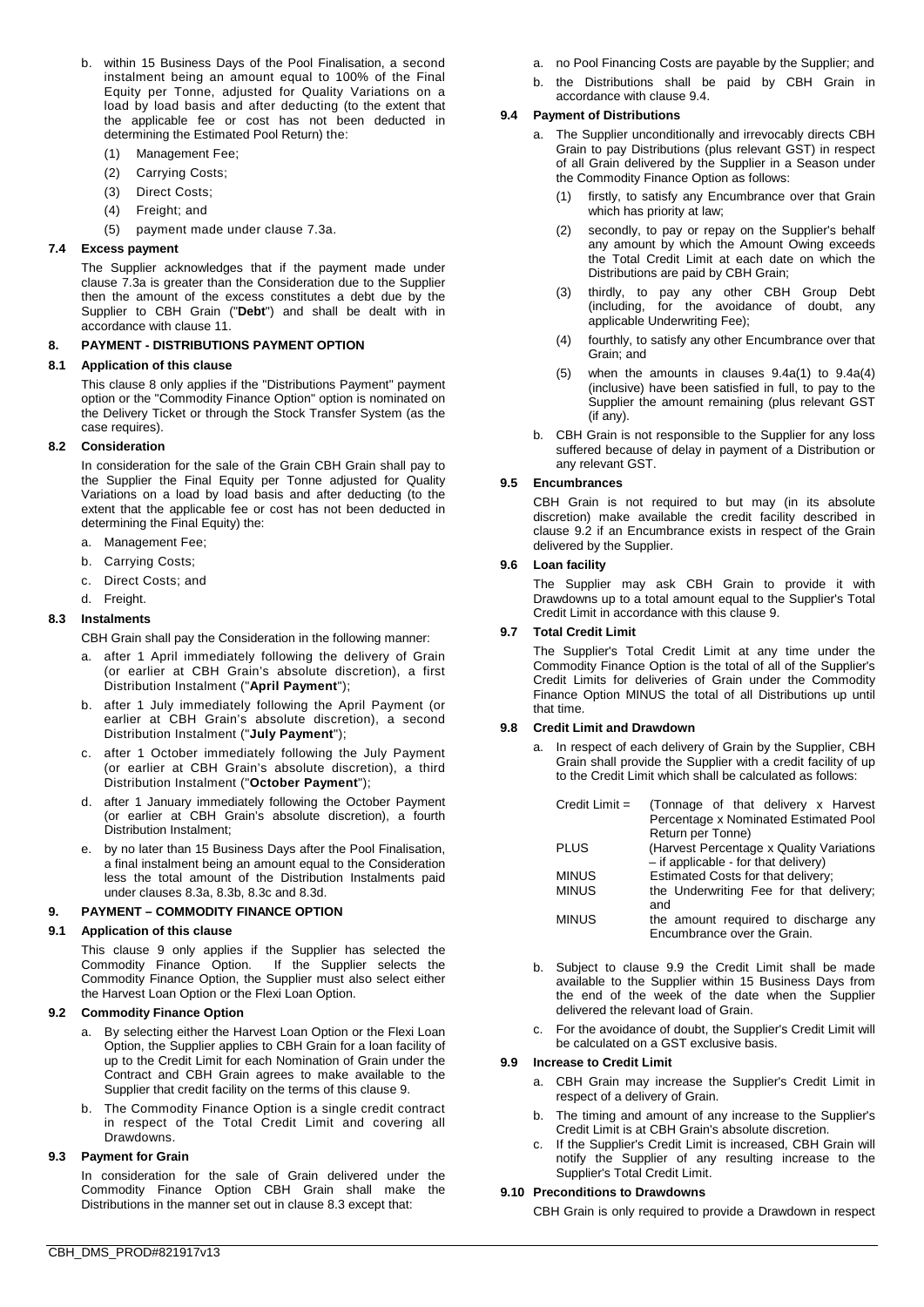of deliveries of Grain under the Commodity Finance Option if:

- a. the Supplier has requested a Drawdown not less than 5 Business Days before the Business Day on which the Supplier wishes the Drawdown to be paid;
- b. the Supplier has lodged a password with CBH Grain in accordance with CBH Grain's security procedures as specified from time to time;
- c. at the time of the Supplier's request for a Drawdown, the security details and password provided by the Supplier are the same as those previously recorded by CBH Grain;
- d. the Drawdown requested is equal to or greater than \$2,000 and is a multiple of \$1,000 or such other amount as is agreed by CBH Grain in its discretion;
- e. the Drawdown is the only Drawdown paid in that week;
- f. the total amount of all the Supplier's outstanding Drawdowns will not exceed the Total Credit Limit immediately after the Drawdown provided;
- g. the Supplier's request is made before 1 February in the year following that Season or such later date as CBH Grain may determine in its discretion preceding the date of Pool Finalisation; and
- h. the Supplier is not in default under the Contract.

# **9.11 Application of Drawdowns**

The Supplier unconditionally and irrevocably authorises CBH Grain to satisfy any CBH Group Debt (including any applicable Underwriting Fee) and any Encumbrance over any Grain from the proceeds of the Drawdowns and directs CBH Grain to then pay any remaining amount to the Supplier. CBH Grain is not responsible to the Supplier for any loss suffered because of delay in payment of any of the Drawdowns.

# <span id="page-5-5"></span>**9.12 Interest**

- a. The Supplier shall pay to CBH Grain interest at the Rate on the Loan over the term of the Loan.
- b. Interest shall be calculated on the Supplier's daily Loan balance and accrued but unpaid interest shall be capitalised and added to the Loan on the last Business Day of each month.
- c. Amounts of unpaid interest that have not yet been capitalised shall be deducted from Distributions (plus relevant GST) in accordance with clause [9.4.](#page-4-11)

### **9.13 Underwriting**

- a. CBH Grain in its discretion may offer underwriting to the Supplier.
- b. If underwriting is to be offered, CBH Grain will notify the Supplier by posting the relevant information on the Web Site.
- c. If the Supplier wishes to obtain underwriting, it must do so by completing and signing the Underwriting Election Form and returning it to CBH Grain by the due date specified on that form. Upon completing, signing and returning the Underwriting Election Form, the Supplier will be bound by the terms and conditions of the underwriting as set out on the form.

# <span id="page-5-4"></span>**9.14 Repayment of Amount Owing**

The Amount Owing:

- a. will be repaid automatically from Distributions (plus relevant GST) in accordance with clause [9.4a\(2\);](#page-4-16) and
- b. may be repaid earlier by the Supplier in accordance with claus[e 9.15](#page-5-2) ("**Early Repayment**").

# <span id="page-5-2"></span>**9.15 Early Repayment**

The Supplier may repay the Amount Owing in respect of a Season at any time if:

- a. the Supplier notifies CBH Grain that it wishes to make an Early Repayment and of the details of that Early Repayment by completing and delivering to CBH Grain a Repayment Notice (or such other method as is specified by CBH Grain from time to time) before making the Early Repayment; and
- b. the amount of the Early Repayment is equal to or greater than \$5,000 and is a multiple of \$1,000 or is the outstanding Amount Due in respect of a Season. Notwithstanding the preceding provisions of this clause [9.15,](#page-5-2) where the amount of the Early Repayment is greater than an amount set by CBH Grain from time to time, CBH Grain may require the Supplier

to give 2 clear Business Days prior notice of the Early Repayment.

# **9.16 Fee for Early Repayment**

CBH Grain may charge the Supplier a fee for an Early Repayment. Any such fee will be an amount calculated in CBH Grain's discretion to compensate for the costs to CBH Grain of the Early Repayment.

# **9.17 Redraw**

CBH Grain may in its discretion permit the Supplier to redraw amounts the subject of an Early Repayment if:

- a. the requirements set out in claus[e 9.10](#page-4-17) are satisfied; and
- b. the total of all the Supplier's outstanding Drawdowns will not exceed the Total Credit Limit immediately after the Drawdown of the redraw amount is paid.

# <span id="page-5-3"></span>**9.18 Representations and warranties**

The Supplier represents and warrants to CBH Grain each time that CBH Grain provides a Drawdown that:

- a. the warranties set out in claus[e 16](#page-6-0) are true and correct;
- b. the Schedule and the information provided by the Supplier to CBH Grain is true and correct and
- c. all Drawdowns will be used by the Supplier wholly or predominantly for business or investment purposes.

# <span id="page-5-0"></span>**9.19 Default**

- a. The Supplier is in Default if:
	- (1) any of the representations and warranties it makes under claus[e 9.18](#page-5-3) are or become untrue;
	- (2) it becomes Insolvent; or
	- (3) it is otherwise in breach of the terms of the Commodity Finance Option or the Contract.
- b. If the Supplier is in Default, CBH Grain may at its discretion:
	- (1) notwithstanding the provisions of clause [9.14,](#page-5-4) require at any time by notice to the Supplier immediate repayment of the Amount Owing and if such a notice is given the Supplier shall immediately repay the Amount Owing;
	- (2) immediately suspend, cancel or terminate the credit facility made available to the Supplier under the Commodity Finance Option; and/or
	- (3) terminate the Contract.
- c. If the Supplier is in Default:
	- (1) interest shall be calculated under clause [9.12](#page-5-5) at the Default Rate; and
	- (2) the Supplier shall pay to CBH Grain on demand all legal and other costs incurred by CBH Grain in seeking to enforce repayment of the Amount Owing.

# **10. INTEREST ON CONSIDERATION**

CBH Grain will use its best endeavours to make each payment of the Consideration by the due date and in this regard time shall not be of the essence. CBH Grain may at its discretion pay interest to the Supplier on any overdue payment of the Consideration.

# <span id="page-5-1"></span>**11. EXCESS PAYMENT**

If a Debt arises pursuant to clause [6.5](#page-3-8) or claus[e 7.4:](#page-4-18)

- a. the Debt is due by the Supplier to CBH Grain and is payable 28 days after the posting of a written notice, requiring payment of the Debt, to the Supplier at the address of the Supplier in the records of CBH Grain;
- b. CBH Grain and the Supplier will each complete all required invoices and returns to effect any necessary GST adjustments arising from the GST paid or payable with respect to the excess of the advance payments; and
- c. if money is due or payable by CBH Grain to the Supplier on any account whatsoever, CBH Grain may set off that money against the Debt and give the Supplier written notice of that set-off.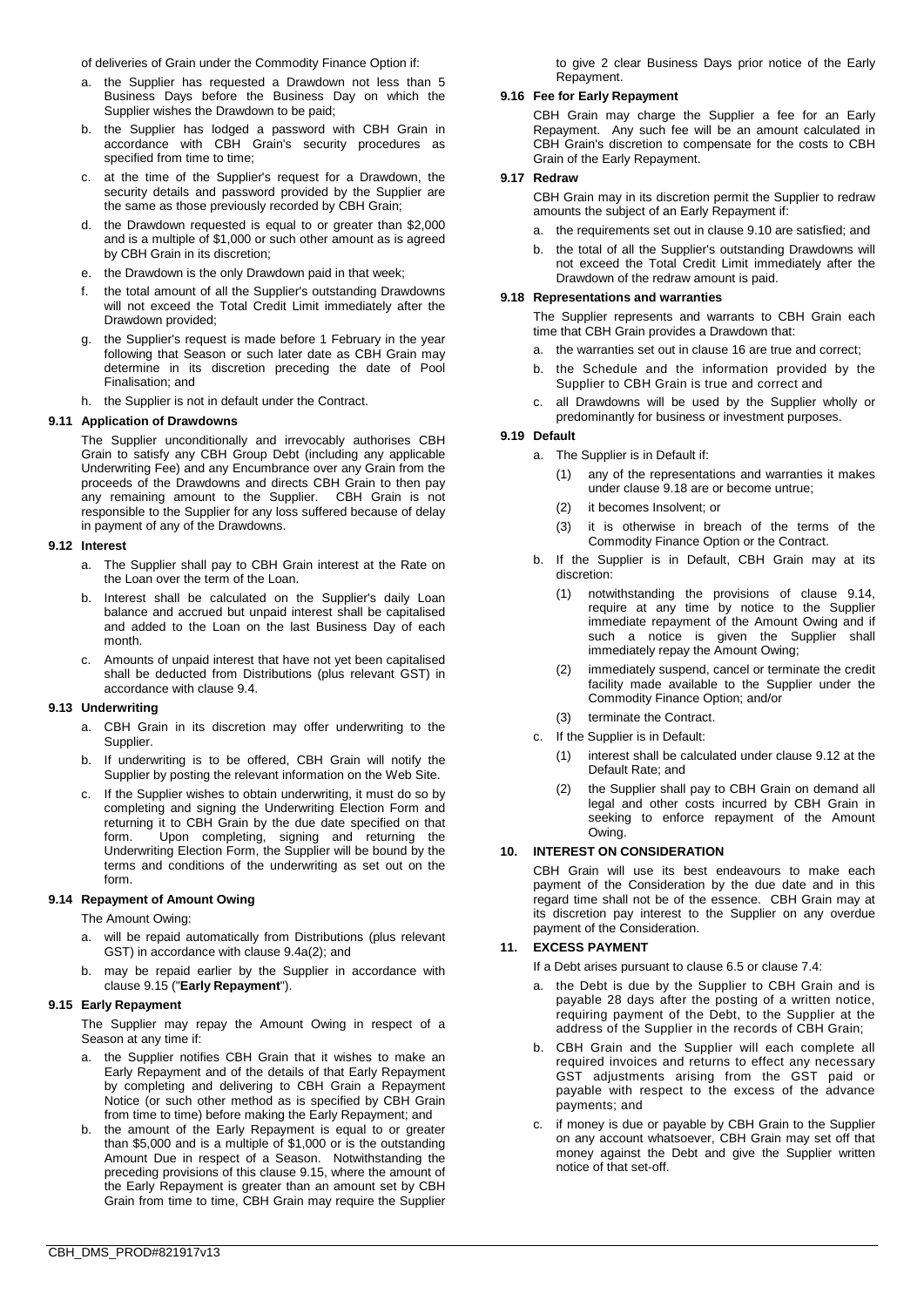# **12. ENCUMBRANCES**

- a. The Supplier must notify CBH Grain if a crop lien or other Encumbrance exists over the Grain.
- <span id="page-6-2"></span><span id="page-6-1"></span>b. The Supplier unconditionally and irrevocably:
	- (1) directs CBH Grain to deduct from the Consideration:
		- (i) the amount secured by any Encumbrance over any Grain and pay the amount deducted to the holder of the Encumbrance before paying any amount to the Supplier; and
		- (ii) all reasonable costs and expenses incurred by CBH Grain in dealing with any Encumbrance;
	- (2) authorises CBH Grain to rely on any information supplied by the holder of an Encumbrance regarding the amount secured by the Encumbrance over the Grain in making the payments referred on in clause [12.b\(1\);](#page-6-1) and
	- (3) releases and discharges CBH Grain from any liability to the Supplier relating in any way to any deductions from the Consideration or payments made by CBH Grain to the holder of any Encumbrance under this clause [12.b.](#page-6-2)
- c. The Supplier agrees to CBH Grain charging an Encumbrance processing fee as specified in clause [24,](#page-9-0) which to the extent not paid by the Encumbrance holder, will be a debt owing to CBH Grain by the Supplier.
- d. The Supplier indemnifies CBH Grain against any claim or demand by any person claiming any interest in the Grain, regardless of whether the Supplier notified CBH Grain of that interest.

# **13. FORCE MAJEURE**

- a. If CBH Grain is unable by reason of an Event of Force Majeure to perform any obligation under the Contract, it must give the Supplier prompt written notice with full particulars of the Event of Force Majeure and the extent to which it is likely to be unable to perform its obligations.
- b. The obligation of CBH Grain will be suspended so far and so long as it is affected by the Event of Force Majeure.
- c. CBH Grain must use its reasonable endeavours to mitigate the effects of the Event of Force Majeure.
- CBH Grain cannot claim Force Majeure under the Contract on the basis of anything that could reasonably be known to exist as at the date of the Contract.

# **14. PAYMENTS**

# **14.1 Payments by Supplier**

All payments by the Supplier to CBH Grain must be made free and clear of taxes and without any set-off or deduction.

### **14.2 Right of set off**

- a. Any amounts owing by CBH Grain or any of its Related Bodies Corporate to the Supplier whether under the Contract or otherwise, may at the election of CBH Grain, be set off against any amounts owing by the Supplier to CBH Grain or any of its Related Bodies Corporate, whether under the Contract or otherwise.
- b. CBH Grain holds the benefit of this clause and may exercise the rights under this clause on its own behalf and for and on behalf of its Related Bodies Corporate, but nothing in this clause obliges such Related Bodies Corporate to perform any of the obligations of CBH Grain under the Contract.
- c. CBH Grain will give notice to the Supplier of any set off effected under this clause.

### **14.3 Late Payment**

- a. If the Supplier fails to make a payment due under the Contract in full on the due date CBH Grain may charge interest on the unpaid amount at the Default Rate.
- The interest will accrue daily from (and including) the due date to (but excluding) the date of actual payment and is calculated on actual days elapsed and a year of 365 days.
- c. The Supplier shall pay interest under this clause on demand from CBH Grain.

d. Any loss or damage incurred by CBH Grain in recovering any outstanding monies shall be paid in full by the Supplier.

# **14.4 Withholding Funds**

If the Supplier has a potential liability to CBH Grain or any of its Related Bodies Corporate under any other contract, then CBH Grain may in its discretion and notwithstanding any other provision of the Contract retain an amount equivalent to the Supplier's potential liability until such time as the Supplier's potential liability has either:

- a. crystallised and been paid; or
- b. ceased to exist.

# **14.5 Charges**

- a. CBH Grain may deduct the Charges (if any) from the Consideration.
- b. If CBH Grain deducts the Charges from the Consideration CBH Grain will remit the amounts deducted to the relevant authorities.

# **14.6 Overpayment**

If, after payment to the Supplier of any amount by CBH Grain in relation to a Contract, CBH Grain decides that for any reason the Supplier had no right to some or all of that amount (including, where the Supplier is overpaid) then, despite any other provision of that Contract, CBH Grain may recover from the Supplier that amount plus interest on that amount at the Rate at that time plus three per cent per annum calculated daily from the date that the amount is paid or advanced until (but not including) the date upon which the amount is repaid.

# <span id="page-6-4"></span>**15. DEFAULT**

# **15.1 Events of Default**

The Supplier is in default if:

- a. any of the representations and warranties made by it under these general terms and conditions are untrue or become untrue;
- b. it becomes Insolvent;
- c. it fails to pay on time any money payable to CBH Grain under the Contract; or
- d. the Supplier is otherwise in breach of any of the provisions of the Contract.

### <span id="page-6-3"></span>**15.2 Consequences of default**

- a. If the Supplier is in default CBH Grain may declare at any time by notice that any amount owing to CBH Grain under the Contract is immediately due for payment and (without limitation to CBH Grain's rights at law) CBH Grain may take action to recover any such amount.
- b. The Supplier shall pay to CBH Grain on demand all legal and other costs incurred by CBH Grain in seeking to enforce payment under claus[e 15.2a.](#page-6-3)

### **15.3 Further contracts**

The Supplier acknowledges that if the Supplier defaults under the Contract CBH Grain may refuse to enter into further contracts with the Supplier.

### **15.4 Other Rights**

CBH Grain's rights under this clause [15](#page-6-4) do not limit CBH Grain's other rights in respect of a default by the Supplier.

### <span id="page-6-0"></span>**16. SUPPLIER'S WARRANTIES**

### <span id="page-6-5"></span>**16.1 Warranties**

The Supplier warrants to CBH Grain that:

- a. the Supplier owns the Grain
- b. the Grain meets the Receival Standards;
- c. the Grain does not contain or include any Contaminant;
- d. none of the Grain is a Genetically Modified Organism (other than as notified to CBH Grain, and agreed in writing by CBH Grain, prior to delivery);
- e. the information provided by the Supplier on the Delivery Ticket or through the Stock Transfer System is true and correct;
- f. the Grain is not subject to any Encumbrance;
- g. it is not Insolvent;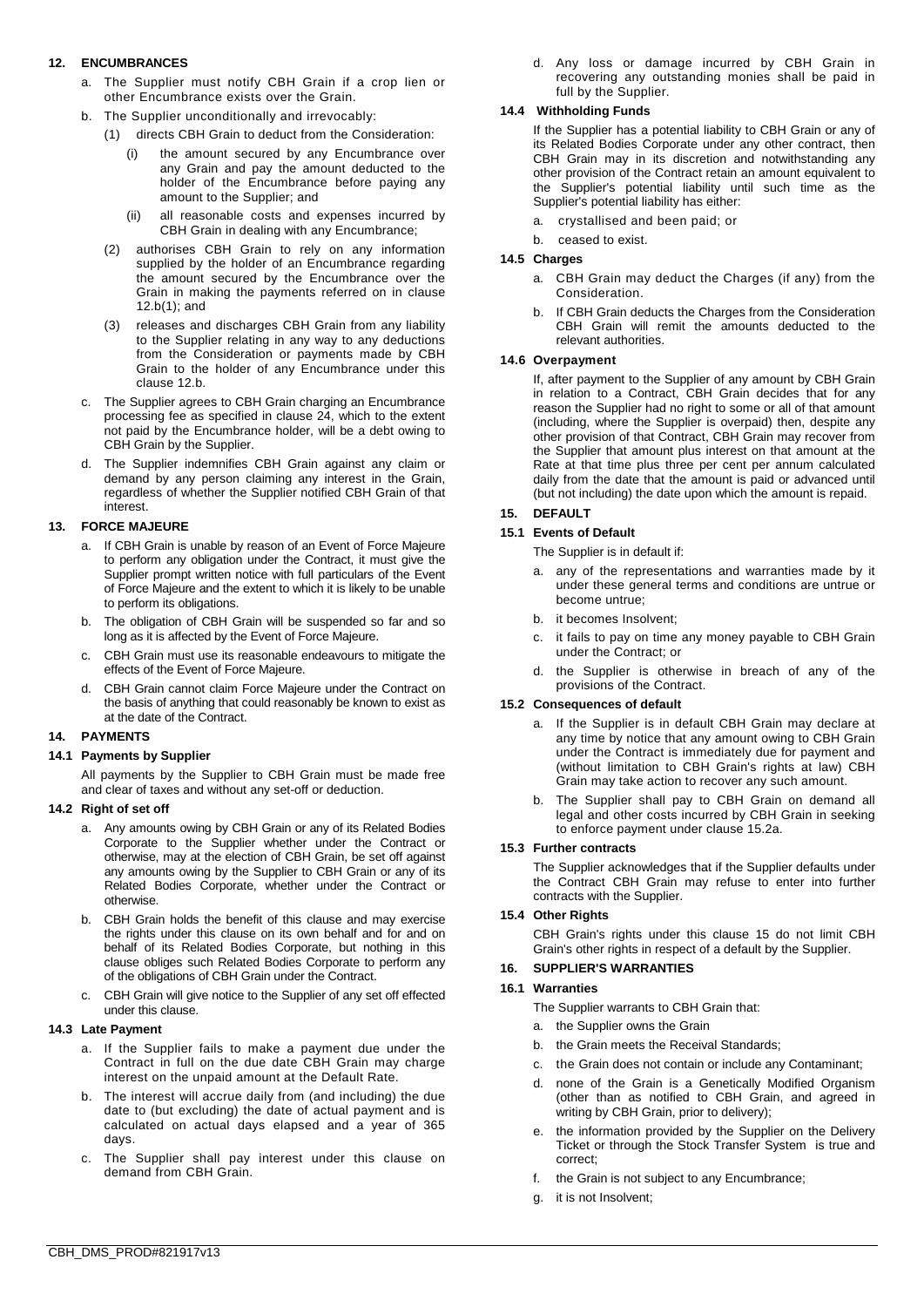- h. in entering into the Contract it has relied on its own skill and judgment;
- i. it has not relied in any way on the skill or judgment or representations of CBH Grain or any of CBH Grain's staff or representatives; and
- j. it has not relied in any way on any representation made by CBH Grain that has not been expressly stated in the Contract or the Web Site.

### **16.2 Indemnity**

The Supplier agrees to indemnify CBH Grain (and its Related Bodies Corporate) from and against all actions, claims, causes of action (whether in contract, tort or statute), proceedings, demands losses, liabilities, damages, costs and expenses CBH Grain suffers as a result of:

- a. any of the warranties set out in clause [16.1](#page-6-5) being false, incorrect or misleading (whether by omission or otherwise);
- b. a person claiming an interest in the Grain regardless of whether the Supplier has notified CBH Grain of that claim;
- c. the death or personal injury of any person that is caused or contributed to by the Supplier or its officers, employees, contractors or agents; or
- any breach of the Contract, including but not limited to a failure to meet the Receival Standards.

# **17. ELECTRONIC TRANSACTING**

- <span id="page-7-0"></span>**17.1** The Supplier agrees and acknowledges that:
	- a. its entry into this Contract is not invalid for the purposes of any applicable law merely because it took place wholly or partly by means of one or more electronic communications (whether by email, online, SMS or other form of electronic message);
	- b. CBH Grain may rely on any instruction, confirmation or other communication received from the Supplier via electronic communication (whether by email, online, SMS or other form of electronic message) which reasonably appears to have been sent by the Supplier;
	- c. it is the Supplier's responsibility to:
		- (1) provide CBH Grain with true, accurate and complete personal information (including, without limitation, email address and mobile phone number); and
		- (2) notify CBH Grain immediately upon becoming aware of any change to that information, or of any actual or suspected breach of security of that personal information (including unauthorised access of the Supplier's email account or mobile phone, or that a mobile phone has been lost, stolen or misused) or that an unauthorised transaction has occurred;
	- d. CBH Grain will rely on the information provided by the Supplier in accordance with clause [17.1\(](#page-7-0)c) for the purposes of entering into this Contract; and
	- e. without limiting any other right of CBH Grain under this Contract, the Supplier will be liable for losses suffered by CBH Grain caused by the Supplier's failure to comply with clause [17.1\(](#page-7-0)c) or resulting from any unauthorised transaction caused by the Supplier voluntarily disclosing its personal information to anyone, keeping a record of that personal information without making a reasonable attempt to disguise it or preventing unauthorised access to it, or acting with extreme carelessness in failing to protect that information.
- **17.2** CBH Grain may, at its discretion, refuse an instruction, confirmation or other communication received from the Supplier via electronic communication (whether by email, online, SMS or other form of electronic message), in which case CBH Grain may require the Supplier to verify the instruction, confirmation or other communication by another means. Failure by the Supplier to verify the instruction, confirmation or other communication to CBH Grain's satisfaction will give rise to a right of CBH Grain to declare null and void any transaction purported to be entered into by the Supplier.

# **18. AUTHORITY**

a. Each party warrants that it has the authority and power to enter into the Contract.

b. The Supplier expressly authorises CBH Grain, CBH and CBH Grain's financiers, to exchange such information about the Supplier as is necessary and convenient to give effect to the Contract.

# **19. LIMIT OF LIABILITY**

- a. Neither CBH Grain nor CBH will be under any liability for any direct, indirect, consequential or any other loss, expenses or damage resulting from the negligence or alleged negligence of CBH Grain, CBH or any of their servants or agents in the performance of their obligations under the Contract, however it arises.
- b. So far as the law permits neither CBH Grain nor CBH will be under any liability for any Indirect or Consequential Loss.
- c. Except as specified in the Contract, all conditions, warranties and representations, expressed or implied by statute, common law or otherwise, by CBH Grain are excluded to the fullest extent permitted by law.

# **20. GENERAL**

# **20.1 Amalgamation of contracts**

CBH Grain, at its discretion, may offer to amalgamate contracts of the same Commodity under one contract number. The contract, when amalgamated, will replace all previous contracts subject to the amalgamation.

### **20.2 Time**

Except as otherwise specified in the Contract, time is of the essence in every respect.

# **20.3 Governing Law**

This Contract is governed by the laws of the State of Victoria and the parties submit to the non-exclusive jurisdiction of the Courts of Victoria and, as applicable, the Commonwealth of Australia.

# **20.4 Supervening legislation**

Any present or future legislation which operates to vary the Supplier's obligations in relation to the Contract with the result that CBH Grain's rights or obligations are adversely affected is excluded except to the extent that its exclusion is prohibited or rendered ineffective at law.

# **20.5 Notices**

All notices, requests, demands and other communications under or in connection with the Contract must be in writing, and must be given to the parties at their address or facsimile number or email address shown on the Delivery Ticket or provided via the Stock Transfer System, or as otherwise notified. A notice sent by mail is deemed to have been given 72 hours after being sent in a properly addressed pre-paid envelope. A notice sent by email is deemed to have been given at the time that is 24 hours after the email was sent, unless the party sending the email knows or reasonably ought to suspect that the email and the attached communication were not delivered to the addressee's domain specified in the email address.

### **20.6 Telephone conversations**

The Supplier acknowledges and agrees that any telephone conversation with CBH Grain may be recorded and kept as evidence of the Supplier's instructions unless the Supplier objects at the beginning of the telephone conversation.

### **20.7 Assignment**

The Supplier must not assign its rights under, or the benefit of, the Contract. CBH Grain has the right to assign its rights under, or the benefit of, the Contract.

### **20.8 Variation**

Except as otherwise provided in the Contract, the Contract may only be varied by agreement in writing.

### **20.9 Costs**

Except as otherwise provided in the Contract, each party must bear its own legal and other costs and expenses relating to performance of its obligations under the Contract.

### **20.10Severability**

If any term or part of the Contract is or becomes invalid or unenforceable at law, then that term or part will be deemed to be severed from the Contract. Severance will not affect the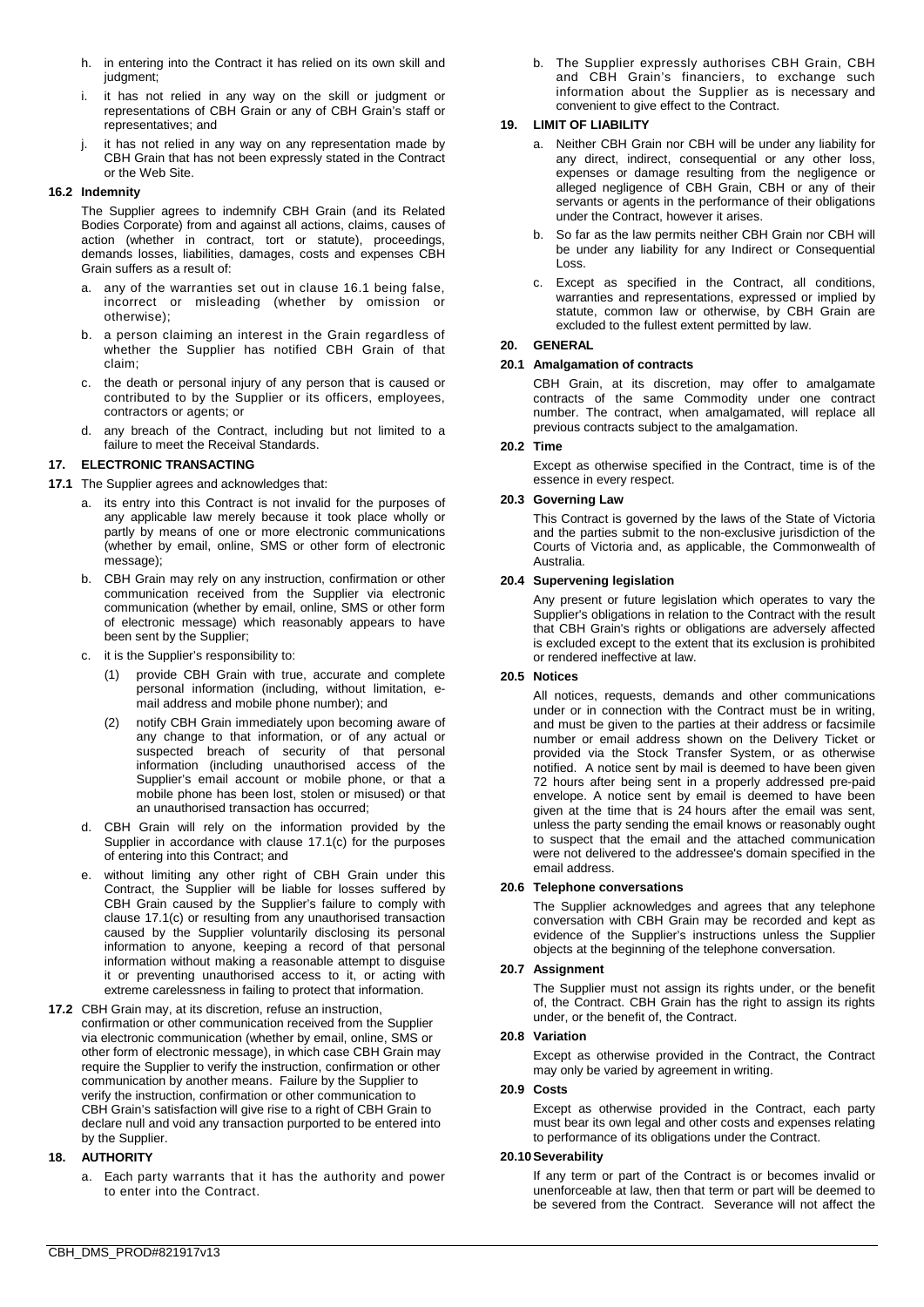remainder of the Contract, and the remainder of the Contract will continue to be valid and enforceable.

### **20.11 Counterparts**

The Contract may be executed in any number of counterparts, all of which taken together are deemed to constitute one document.

# **20.12Waiver**

Waiver of any power or right arising under the Contract must be in writing and signed by the party granting the waiver. Any failure or delay by a party to exercise a power or right does not operate as a waiver of that power or right.

# **20.13Entire Agreement**

This Contract forms the entire agreement between the parties with respect to the sale and purchase of the Grain.

# **20.14Liability**

In the Contract:

- a. if the Supplier is comprised of more than one person in respect of the delivery title, then the obligations of the Supplier will bind all parties listed on the delivery title jointly and severally; and
- b. if the Supplier enters into the Contract as a trustee, the Supplier shall be liable under the Contract in its personal capacity and in its capacity as trustee of the trust.
- c. The Supplier and each of the Supplier's signatories indemnifies CBH Grain and each of its directors against any claim, action, damage, loss, liability, cost or charge they may suffer or incur or be liable for as a result of the disclosure of any misleading information in the Contract, including any false declaration that the Supplier or its signatories had due authority to sign.

# **20.15 Interest**

If the Supplier fails to pay any amount to CBH Grain required under the Contract by the due date then the Supplier agrees to pay CBH Grain interest on that amount outstanding at the Rate + 3% calculated from the due date in the manner set out in clause [9.12](#page-5-5) as if the outstanding amount was a Loan.

# <span id="page-8-0"></span>**21. GST**

# **21.1 Consideration exclusive of GST**

Unless expressly included, the Consideration does not include GST.

# **21.2 Definitions and interpretation**

Words used in this clause [21](#page-8-0) which have a defined meaning in the GST law have the same meaning as in the GST law unless the context otherwise indicates.

# **21.3 GST pass on**

If GST is or will be imposed on a supply made under or in connection with the Contract, the supplier may, to the extent that the consideration otherwise provided for that supply under the Contract is not stated to include an amount in respect of GST on the supply:

- a. increase the consideration otherwise provided for that supply under the Contract by the amount of that GST; or
- b. otherwise recover from the recipient the amount of that GST.

### **21.4 Tax Invoices / Adjustment Notes**

The right of the supplier to recover any amount in respect of GST under the Contract on a supply is subject to the issuing of the relevant Tax Invoice or Adjustment Note to the recipient. Subject to any other provision of the Contract, the recipient must pay any amount in respect of GST within 14 days of the issuing of the relevant Tax Invoice or Adjustment Note to the recipient.

### **21.5 Recipient Created Tax Invoice**

Subject to a Recipient Created Tax Invoice (RCTI) Agreement being in place between CBH Grain and the Supplier, CBH Grain will issue:

- a. If the Supplier has provided a valid ABN and is registered for GST: a valid RCTI that states the amount of GST the Supplier is liable to pay, at the same time that CBH Grain is obliged to pay the Supplier;
- b. If the Supplier has provided a valid ABN but is not registered for GST: a payment advice setting out the amount paid to the Supplier excluding GST; or

c. If the Supplier has not provided a valid ABN: a payment advice setting out the amount paid to the Supplier excluding GST and subject to any withholding tax in accordance with clause [21.8.](#page-8-1)

### **21.6 Later adjustment to price or GST**

If there is an adjustment event in relation to a supply which results in the amount of GST on a supply being different from the amount in respect of GST recovered by the supplier, as appropriate, the supplier:

- a. may recover from the recipient the amount by which the amount of GST on the supply exceeds the amount recovered; or
- b. must refund to the recipient the amount by which the amount recovered exceeds the amount of GST on the supply.

# **21.7 Reimbursements**

Costs required to be reimbursed or indemnified under the Contract must exclude any amount in respect of GST included in the costs for which an entitlement arises to claim an input tax credit.

# <span id="page-8-1"></span>**21.8 Withholding Tax**

- If the Supplier:
- a. does not have an ABN or do not provide a valid ABN to CBH Grain; and
- b. does not provide an executed Statement by a supplier form to CBH Grain.
- c. CBH Grain may be required to withhold 46.5% (or such rate as is prevailing at the time) of the gross supply value by the Australian Taxation Office.

# <span id="page-8-2"></span>**22. DISPUTE RESOLUTION**

# <span id="page-8-3"></span>**22.1 Disputes**

All disputes arising out of or in connection with this Agreement shall be dealt with in accordance with the provisions of this claus[e 22.](#page-8-2)

- a. A dispute shall be referred to the CBH Grain Manager Eastern Australia for resolution. The CBH Grain Manager Eastern Australia and the Customer shall meet or confer at least once within one (1) Business Day of the notification of the dispute to discuss the dispute and attempt to resolve the dispute.
- b. Where the dispute relates to invoiced discretionary Services (as set out in the Table), the Customer is to inform the CBH Grain Manager Eastern Australia immediately, and before the due date of that invoice.

# **22.2 Escalation of Dispute – Executive Resolution**

- a. If no resolution of the dispute can be reached in accordance with clause [22.1,](#page-8-3) within seven (7) days of the dispute being notified to the CBH Grain Manager Eastern Australia then the CBH Grain Manager Eastern Australia shall refer the dispute to the CBH Grain General Manager. The Customer and the CBH Grain General Manager:
	- (1) will meet or confer at least once at a time mutually convenient no later than five (5) Business Days after the dispute has been referred to him; and
	- (2) may decide on the methods and procedure by which they will resolve the dispute, which may include the obtaining of expert advice.

### **22.3 Payment of invoices pending resolution of a dispute**

Notwithstanding anything in this Agreement, the Supplier is not entitled to withhold payment of the undisputed amount of any invoice. If the Supplier cannot provide a reasonable estimate of the disputed amount the Supplier will not be entitled to withhold any payment.

# **23. EXCLUSION OF GTA TRADE RULES**

The Grain Trade Australia Trade Rules are expressly excluded from this Agreement.